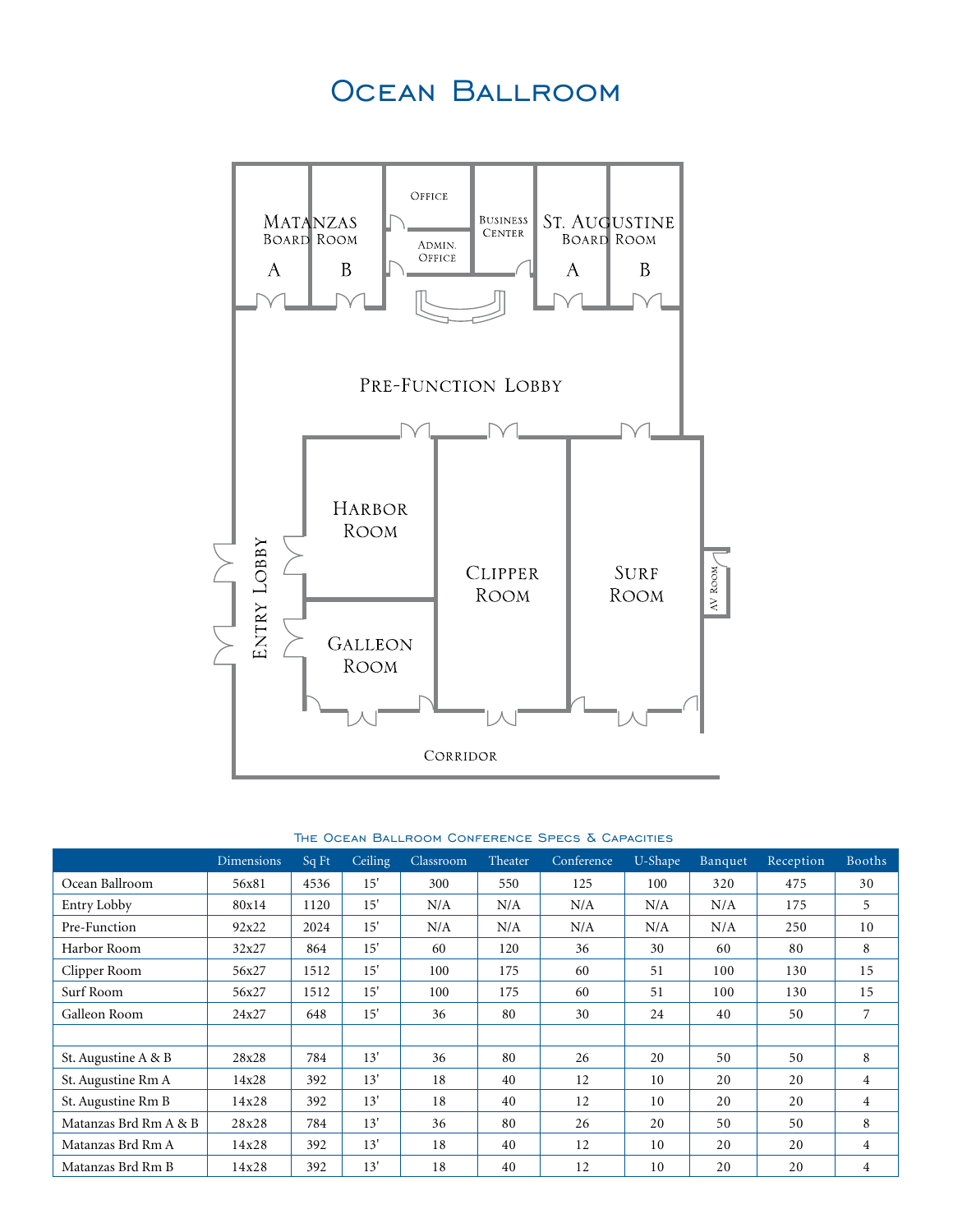### Atlantic Ballroom



|                    | <b>Dimensions</b> | Sq Ft | Ceiling      | <b>Classroom</b> | Theater | Conference | U-Shape | Banquet | Reception | Booths |
|--------------------|-------------------|-------|--------------|------------------|---------|------------|---------|---------|-----------|--------|
| Atlantic Ballroom  | 56x62             | 3224  | $15^{\circ}$ | 180              | 350     | 100        | 75      | 230     | 300       | 15     |
| Lobby              | 75x17             | 1275  | 15'          | N/A              | N/A     | N/A        | N/A     | N/A     | N/A       |        |
| Pre-Function       | 74x17             | 1258  | 15'          | N/A              | N/A     | N/A        | N/A     | N/A     | N/A       | 10     |
| Vilano Room        | 26x62             | 1612  | 15           | 90               | 175     | 60         | 51      | 120     | 130       | 11     |
| Flager Room        | 26x30             | 780   | 15'          | 40               | 85      | 30         | 37      | 50      | 50        | 6      |
| Crescent Room      | 26x32             | 832   | 15           | 50               | 90      | 30         | 25      | 50      | 80        | 6      |
| Hammock Board Room | 34x23             | 782   | 13           | N/A              | N/A     | 18         | N/A     | N/A     | N/A       | N/A    |

#### The Atlantic Ballroom Conference Specs & Capacities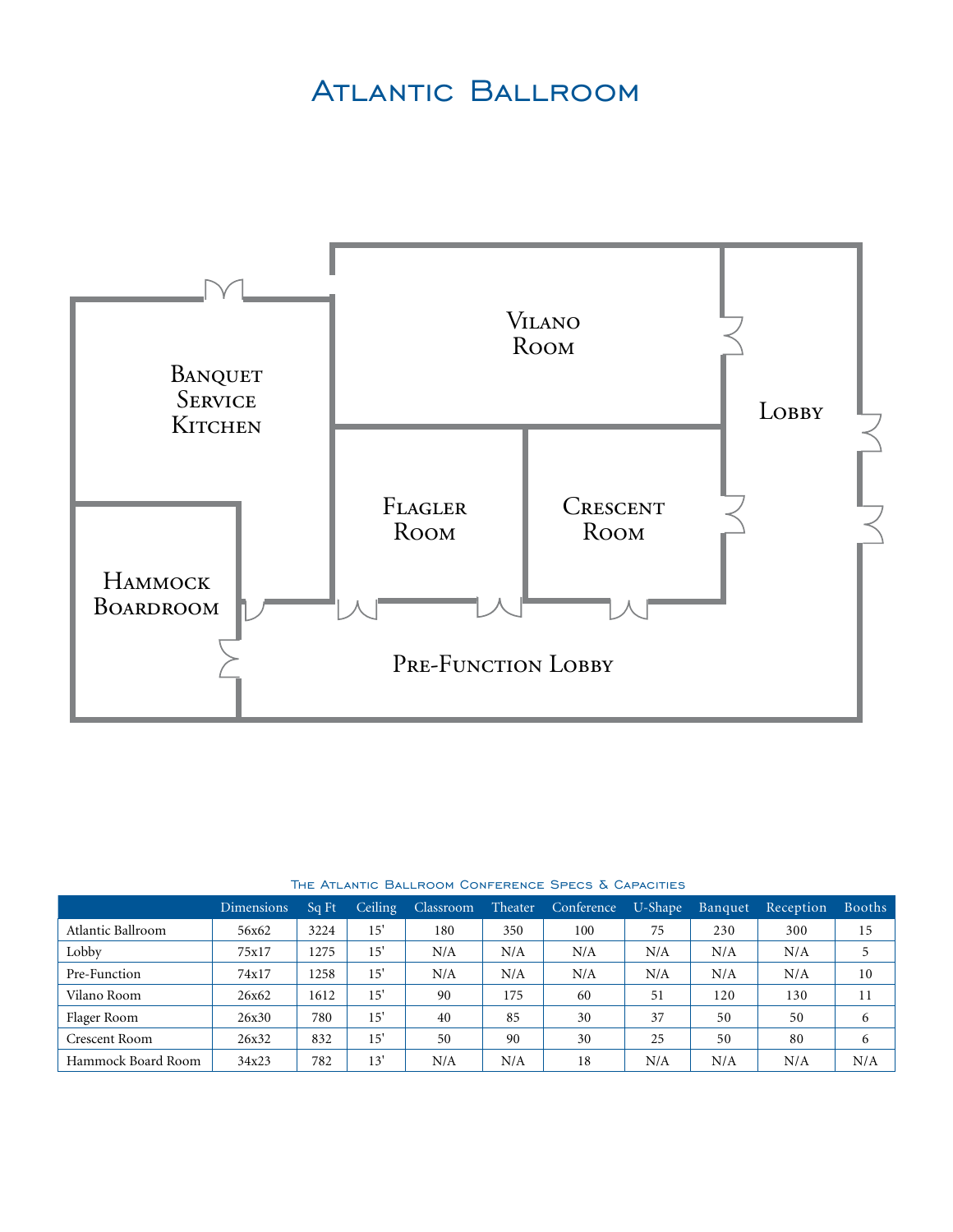# **THE LODGE**

Beach Access



#### The Lodge Ocean View and Event Lawn Conference Specs & Capacities

|                  | <b>Dimensions</b> | Sq Ft | Classroom | Theater | Conference | U-Shape | Rds of 10 | Reception |
|------------------|-------------------|-------|-----------|---------|------------|---------|-----------|-----------|
| Ocean View       | 20x56x10.6        | 1120  | 60        | 80      | 30         | N/A     | 60        | 80        |
| Ocean View I     | 20x28x10.6        | 560   | 30        | 40      | 15         | N/A     | 30        | 40        |
| Ocean View II    | 20x28x10.6        | 560   | 30        | 40      | 15         | N/A     | 30        | 40        |
| Lodge Event Lawn | 40x120            | 4800  | N/A       | 540     | N/A        | N/A     | 330       | 450       |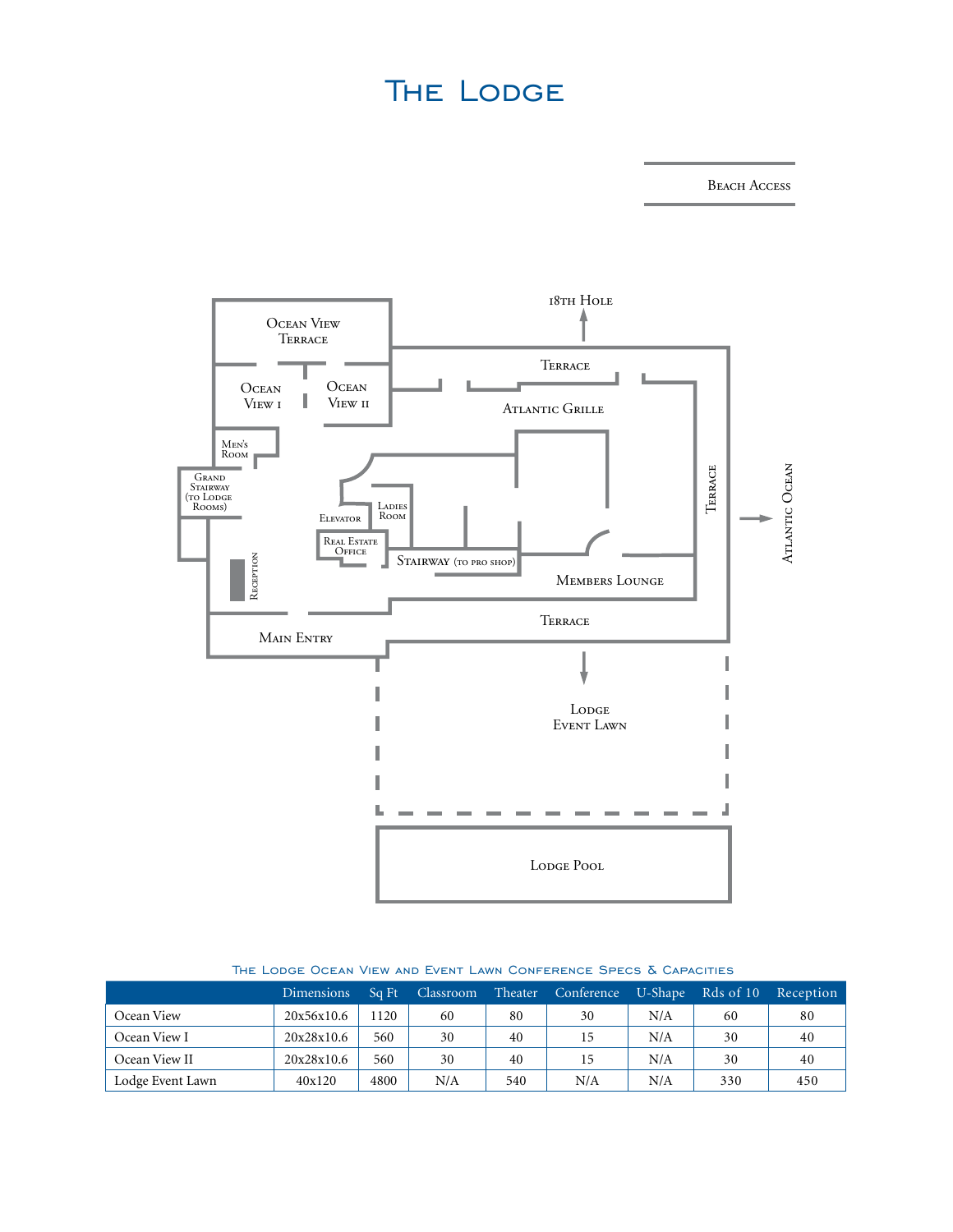# Grand Event Lawn



The Grand Event Lawn Conference Specs & Capacities

|                  | Dimensions   Sq Ft   Ceiling   Classroom   Theater   Conference   U-Shape   Banquet   Reception   Booths |              |     |     |       |     |     |     |     |
|------------------|----------------------------------------------------------------------------------------------------------|--------------|-----|-----|-------|-----|-----|-----|-----|
| Grand Event Lawn | N/A                                                                                                      | $15,000$ N/A | N/A | N/A | $N/A$ | N/A | 350 | 500 | N/A |